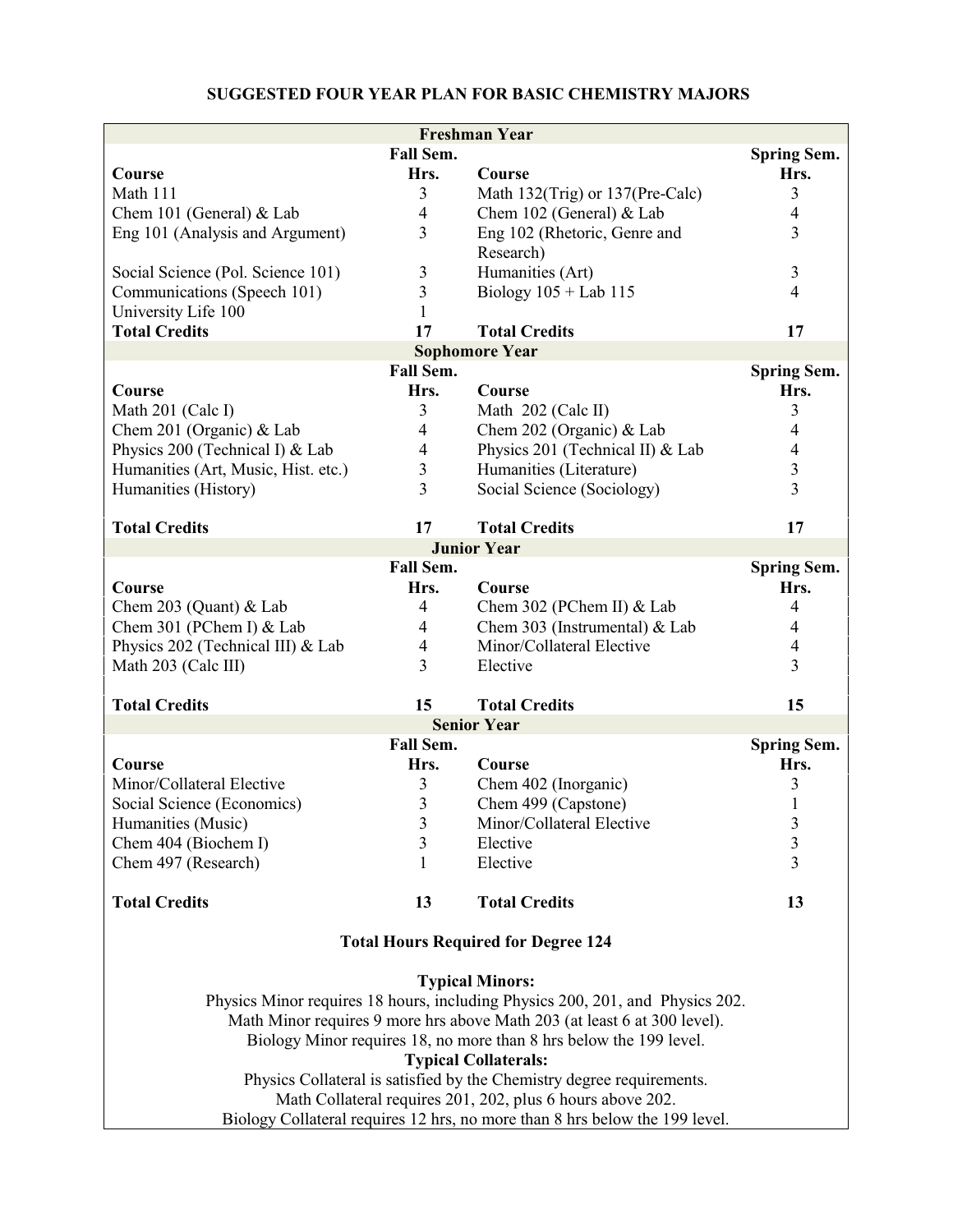|                                                                               | <b>Freshman Year</b> |                                   |                    |  |  |  |
|-------------------------------------------------------------------------------|----------------------|-----------------------------------|--------------------|--|--|--|
|                                                                               | Fall Sem.            |                                   | <b>Spring Sem.</b> |  |  |  |
| Course                                                                        | Hrs.                 | Course                            | Hrs.               |  |  |  |
| Math 201 (Calc I)                                                             | 3                    | Math 202 (Calc II)                | 3                  |  |  |  |
| Chem 101 (General) & Lab                                                      | $\overline{4}$       | Chem 102 (General) & Lab          | $\overline{4}$     |  |  |  |
| Eng 101 (Analysis and Argument)                                               | 3                    | Eng 102 (Rhetoric, Genre and      | 3                  |  |  |  |
|                                                                               |                      | Research))                        |                    |  |  |  |
| Physics 200 (Technical I) & Lab                                               | $\overline{4}$       | Physics 201 (Technical II) & Lab  | $\overline{4}$     |  |  |  |
| Communications (Speech 101)                                                   | 3                    | Humanities (History)              | 3                  |  |  |  |
| University Life 100                                                           | 1                    |                                   |                    |  |  |  |
| <b>Total Credits</b>                                                          | 18                   | <b>Total Credits</b>              | 17                 |  |  |  |
| <b>Sophomore Year</b>                                                         |                      |                                   |                    |  |  |  |
|                                                                               | Fall Sem.            |                                   | <b>Spring Sem.</b> |  |  |  |
| Course                                                                        | Hrs.                 | Course                            | Hrs.               |  |  |  |
| Math 203 (Calc III)                                                           | 3                    | English 318 (Technical Comm.)     | 3                  |  |  |  |
| Chem 201 (Organic) & Lab                                                      | $\overline{4}$       | Chem 202 (Organic) & Lab          | 4                  |  |  |  |
| Physics 202 (Technical III) & Lab                                             | $\overline{4}$       | Biology 105 & 115 Lab             | $\overline{4}$     |  |  |  |
|                                                                               |                      | Humanities (Literature)           | $\overline{3}$     |  |  |  |
| Social Science (Pol. Science 101)                                             | $\mathfrak{Z}$       | Social Science (Sociology)        | $\overline{3}$     |  |  |  |
|                                                                               |                      |                                   |                    |  |  |  |
| <b>Total Credits</b>                                                          | 13                   | <b>Total Credits</b>              | 17                 |  |  |  |
|                                                                               |                      | <b>Junior Year</b>                |                    |  |  |  |
|                                                                               | Fall Sem.            |                                   | <b>Spring Sem.</b> |  |  |  |
| Course                                                                        | Hrs.                 | Course                            | Hrs.               |  |  |  |
| Chem 203 (Quant) & Lab                                                        | $\overline{4}$       | Chem 302 (PChem II) & Lab         | $\overline{4}$     |  |  |  |
| Chem 301 (PChem I) & Lab                                                      | $\overline{4}$       | Chem 303 (Instrumental) & Lab     | 4                  |  |  |  |
| Minor/Collateral Elective                                                     | 3<br>$\overline{3}$  | Minor/Collateral Elective         | $\overline{4}$     |  |  |  |
| Humanities (Art)                                                              | $\overline{3}$       | Chem 497 (Research)               | 1                  |  |  |  |
| Math 306 (Multivariable Calc)                                                 |                      | Math 301 (Differential Equations) | 3                  |  |  |  |
| <b>Total Credits</b>                                                          | 17                   | <b>Total Credits</b>              | 16                 |  |  |  |
|                                                                               |                      | <b>Senior Year</b>                |                    |  |  |  |
|                                                                               | Fall Sem.            |                                   | <b>Spring Sem.</b> |  |  |  |
| Course                                                                        | Hrs.                 | Course                            | Hrs.               |  |  |  |
| Chem 404 (Biochem I)                                                          | 3                    | Chem 402 (Inorganic)              | 3                  |  |  |  |
| Chem 497 (Research)                                                           | $\mathbf{1}$         | Chem 499 (Capstone)               | $\mathbf{1}$       |  |  |  |
| Chem 405 (Advanced Org.) & Lab                                                | $\overline{4}$       | Chem 408 (Biochem II)             | 3                  |  |  |  |
| Minor/Collateral Elective                                                     | 3                    | Minor/Collateral Elective         | 3                  |  |  |  |
| Social Science (Economics)                                                    | 3                    | Chem 497 (Research. Optional)     | $\mathbf{1}$       |  |  |  |
| Humanities (Music)                                                            | $\overline{3}$       | Elective                          | 3                  |  |  |  |
|                                                                               |                      |                                   |                    |  |  |  |
| <b>Total Credits</b>                                                          | 17                   | <b>Total Credits</b>              | 14                 |  |  |  |
| <b>Total Hours Required for Degree 129</b>                                    |                      |                                   |                    |  |  |  |
|                                                                               |                      | <b>Typical Minors:</b>            |                    |  |  |  |
| Physics Minor requires 18 hours, including Physics 200, 201, and Physics 202. |                      |                                   |                    |  |  |  |
| Math Minor requires 9 more hrs above Math 203 (at least 6 at 300 level).      |                      |                                   |                    |  |  |  |
| Biology Minor requires 18, no more than 8 hrs below the 199 level.            |                      |                                   |                    |  |  |  |
| <b>Typical Collaterals:</b>                                                   |                      |                                   |                    |  |  |  |
| Physics Collateral is satisfied by the Chemistry degree requirements.         |                      |                                   |                    |  |  |  |
| Math Collateral requires 201, 202, plus 6 hours above 202.                    |                      |                                   |                    |  |  |  |
| Biology Collateral requires 12 hrs, no more than 8 hrs below the 199 level.   |                      |                                   |                    |  |  |  |